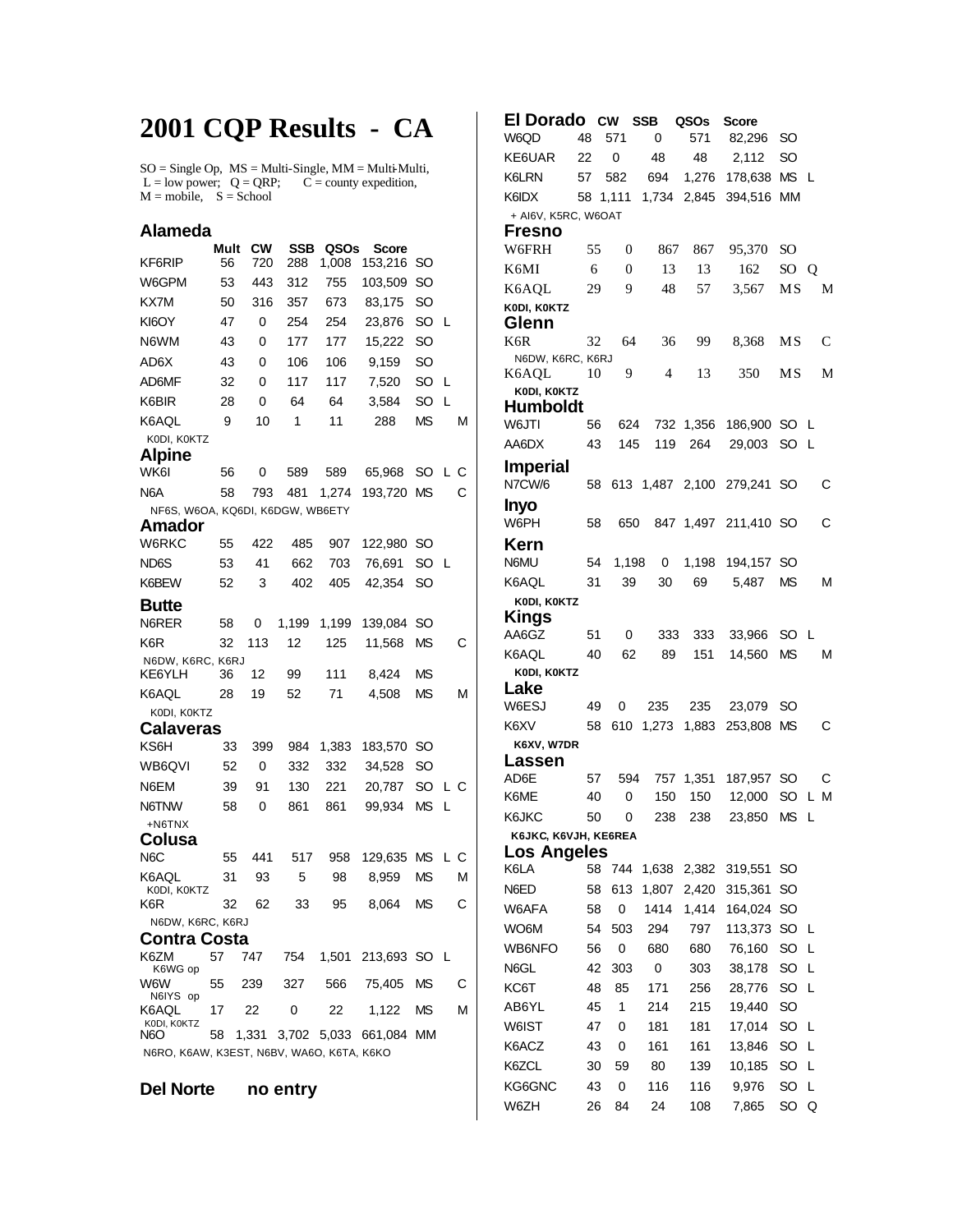| Los Angeles (cont.)                         |      |         |           |           |                                 |           |   | W6ZL                                                       | 42       | 151         | 75              | 226       | 25,368                        | SO L              |   |  |
|---------------------------------------------|------|---------|-----------|-----------|---------------------------------|-----------|---|------------------------------------------------------------|----------|-------------|-----------------|-----------|-------------------------------|-------------------|---|--|
|                                             |      | Mult CW |           | SSB QSOs  | <b>Score</b>                    |           |   | WA6RND                                                     | 30       | 125         | 0               | 125       | 11,250                        | SO L              |   |  |
| WA6BOB                                      | 19   | 111     | 0         | 111       | 6,355                           | SO L      |   | WA6DLM                                                     | 28       | 0           | 93              | 93        | 5,236                         | SO L              |   |  |
| W6SD                                        | 44   | 102     | 91        | 193       | 21,516                          | MS L      |   | <b>Placer</b>                                              |          |             |                 |           |                               |                   |   |  |
| KN6Y, WA6KYR, KD6PLU<br>K6AQL               | 29   | 54      | 36        | 90        | 6.786                           | <b>MS</b> | M | W6RFF                                                      | 52       | 511         | 206             | 717       | 101,140 SO L                  |                   |   |  |
| KODI, KOKTZ                                 |      |         |           |           |                                 |           |   | WX6V                                                       | 52       | 398         | 274             | 672       | 90,714 SO L                   |                   |   |  |
| W6UE                                        | 58   | 356     |           | 761 1,117 | 150,278 MM                      |           | S | <b>Plumas</b>                                              |          |             |                 |           |                               |                   |   |  |
| N6AN, KA6SAR                                |      |         |           |           |                                 |           |   | AD6E                                                       | 57       | 594         |                 | 757 1,351 | 187,957 SO                    |                   | C |  |
| Madera<br>W6BBS                             | 58   | 0       | 513       | 513       | 59,508                          | SO L      |   | <b>Riverside</b>                                           |          |             |                 |           |                               |                   |   |  |
| KF6CNV                                      | 40   | 0       | 209       | 209       | 16,720                          | SO L      |   | N6MJ<br>at W6KP                                            | 58       |             |                 |           | 710 1,971 2,681 352,263 SO    |                   |   |  |
| W6GR                                        | 37   | 0       | 210       | 210       | 15,540                          | SO L      |   | <b>W6TKV</b>                                               | 58       | 0           | 1,216           | 1,216     | 141,056 SO                    |                   |   |  |
| K6AQL                                       | 27   | 52      | 6         | 58        | 4,536                           | <b>MS</b> | M | KO6XB                                                      | 56       | 0           | 506             | 506       | 56,672 SO L                   |                   |   |  |
| KODI, KOKTZ                                 |      |         |           |           |                                 |           |   | W6EEN                                                      | 58       |             | 664 1,839 2,503 |           | 329,005 MS                    |                   |   |  |
| Marin                                       |      |         |           |           |                                 |           |   | K6XC, KI7WX, N6RT, W6ORD, W6EEN                            |          |             |                 |           |                               |                   |   |  |
| K6RIM                                       | 58   | 754     |           | 901 1,655 | 235,712 SO                      |           |   | <b>Sacramento</b>                                          |          |             |                 |           |                               |                   |   |  |
| N6ZFO                                       | 57   | 511     |           | 545 1,056 | 149,597 SO L                    |           |   | W6R<br>N6ZS op                                             |          |             |                 |           | 58 731 1,283 2,014 276,022 SO |                   |   |  |
| N6VAW                                       | 27   | 0       | 112       | 112       | 6,048                           | SO L      |   | K6C                                                        | 58       | 774         | 638             |           | 1,412 208,771 SO L            |                   |   |  |
| W6UDS                                       | 6    | 14      | 10        | 24        | 372                             | SO L      |   | W6UT op<br>KM6SE                                           | 50       | 493         | 0               | 493       | 73,950                        | -SO               |   |  |
| <b>Mariposa</b>                             |      |         |           |           |                                 |           |   | K6SG                                                       | 46       | 392         | 0               | 392       | 54,165                        | SO L              |   |  |
| KE6GTR                                      | 48   | 0       | 190       | 190       | 18,240                          | -SO       |   | KI6T                                                       | 46       | 155         | 353             | 508       | 53,866                        | <sub>SO</sub>     |   |  |
| <b>Mendocino</b>                            |      |         |           |           |                                 |           |   | N6JV                                                       | 46       | 345         | 0               | 345       | 47,610                        | SO L              |   |  |
| KG6EVH                                      | 32   | 0       | 154       | 154       | 9,856                           | SO L      |   | KE6QR                                                      | 51       | 36          | 260             | 296       | 32,155                        | SO L              |   |  |
| <b>Merced</b>                               |      |         |           |           |                                 |           |   | W6NKR                                                      | 40       | 201         | 0               | 201       | 24,120                        | SO L              |   |  |
| W6UDX                                       | 48   | 239     | 89        | 328       | 42,960                          | SO.       |   | WR6WR                                                      | 40       | 0           | 201             | 201       | 16,080                        | SO Q              |   |  |
| KF6JG                                       | 28   | 0       | 81        | 81        | 4,536                           | SO        |   | N6WR op                                                    |          |             |                 |           |                               |                   |   |  |
| KI6PR                                       | 49   | 182     | 177       | 359       | 44,100                          | MS L      |   | KG6CMS                                                     | 39       | 93          | 24              | 117       | 12,811                        | <sub>SO</sub>     |   |  |
| KI6PR, KB6SBH, N6WTL<br>K6AQL               | 32   | 0       | 73        | 73        | 4,672                           | <b>MS</b> | M | W6VFA<br>K6AQL                                             | 32<br>32 | 0           | 110             | 110       | 7,040                         | SO L<br><b>MS</b> | M |  |
| KODI, KOKTZ                                 |      |         |           |           |                                 |           |   | KODI, KOKTZ                                                |          | 71          | 0               | 71        | 6,816                         |                   |   |  |
| <b>Modoc</b>                                |      |         |           |           |                                 |           |   | <b>San Benito</b>                                          |          |             |                 |           |                               |                   |   |  |
| KS6U                                        | 58   |         |           |           | 828 1,290 2,118 293,799 MM L    |           |   | K6AQL                                                      | 26       | 36          | 40              | 76        | 4,888                         | <b>MS</b>         | M |  |
| KS6U, K4XU, KI6Y, W7MT, W7YOW, K7YLO, K9QAM |      |         |           |           |                                 |           |   | KODI, KOKTZ                                                |          |             |                 |           |                               |                   |   |  |
| <b>Mono</b><br>W6JA                         |      |         |           |           |                                 |           |   | ND6E                                                       | 58       |             |                 |           | 199 1,470 1,669 205,146 MM    |                   | С |  |
| W7AB, W7FD, W7NAN                           | 55   | 0       | 617       | 617       | 67,870 MS L                     |           |   | K6EP, KG6AO, AC6KW, KA6MAL, K6EXT<br><b>San Bernardino</b> |          |             |                 |           |                               |                   |   |  |
| W6ML                                        |      |         |           |           | 58 1,027 2,156 3,183 428,881 MM |           | С | W6KK                                                       | 56       | 507         |                 |           | 798 1,305 174,692 SO L        |                   |   |  |
| W6KC, W6SW, W6JTB, WQ6X                     |      |         |           |           |                                 |           |   | K6EY                                                       | 56       | 501         |                 |           | 453 954 134,988 SO L          |                   |   |  |
| <b>Monterey</b>                             |      |         |           |           |                                 |           |   | KD6KHJ                                                     | 56       | 0           | 593             | 593       | 66,472 SO L                   |                   |   |  |
| K6AQL                                       | 40   | 57      | 71        | 128       | 12,520 MS                       |           | M | KF6HAM                                                     | 53       | 0           | 398             | 398       | 42,188                        | SO L              |   |  |
| KODI, KOKTZ<br><b>Napa</b>                  |      |         |           |           |                                 |           |   | W6PRA                                                      | 47       | 0           | 170             | 170       | 15,980                        | SO L              |   |  |
| KE6ZSN                                      | 55   | 21      |           |           | 1100 1,121 124,465 SO           |           |   | AD6XJ                                                      | 4        | 0           | $\overline{4}$  | 4         | 32                            | <b>SO</b>         |   |  |
| <b>Nevada</b>                               |      |         |           |           |                                 |           |   | K6MCP                                                      | 46       | 0           | 170             | 170       | $\mathbf 0$                   | SO L              |   |  |
| N6XI                                        | 57   | 502     | 910       | 1,412     | 189,582 SO                      |           |   | <b>San Diego</b>                                           |          |             |                 |           |                               |                   |   |  |
| K6BZS                                       | 56   | 523     | 352       | 875       | 127,372 SO                      |           |   | K6NA                                                       | 58       |             | 656 1,995       | 2,651     | 345,622 SO                    |                   |   |  |
| W6FA                                        | 52   | 436     | 237       | 673       | 92,664 SO L                     |           |   | K6AM                                                       | 58       | 718         | 906             | 1,624     | 230,173 SO L                  |                   |   |  |
| K6DW                                        | 51   | 483     | 0         | 483       | 73,899                          | SO L      |   | WN6K                                                       | 58       | 606         | 671             | 1,277     | 183,425 SO L                  |                   |   |  |
| KI6CG                                       | 56   | 0       | 596       | 596       | 66,752                          | -SO       |   | K7JJ                                                       | 53       | 367         | 369             | 736       | 97,573                        | <b>SO</b>         |   |  |
| W6IXP                                       | 58   | 50      | 1,136     | 1,186     | 140,476 MM                      |           |   | W6KY                                                       | 53       | 335         | 159             | 494       | 70,198                        | SO L              |   |  |
| K6ST, K6VX, W6IXP                           |      |         |           |           |                                 |           |   | N6KI                                                       | 47       | 431         | 0               | 431       | 60,841                        | <sub>SO</sub>     |   |  |
| Orange                                      | Mult |         |           |           | CW SSB QSOs Score               |           |   | N6VH                                                       | 47       | $\mathbf 0$ | 332             | 332       | 31,208                        | <sub>SO</sub>     |   |  |
| N6HC                                        | 57   |         | 600 1,305 |           | 1,905 251,370 SO                |           |   | KF6HDJ                                                     | 48       | 0           | 290             | 290       | 27,888                        | SO L              |   |  |
| AA6PW                                       | 58   | 675     | 740       |           | 1,415 203,290 SO L              |           |   | W6MVW                                                      | 38       | 189         | 16              | 205       | 22,781                        | <sub>SO</sub>     |   |  |
| WA6OGO                                      |      | 39 272  | 0         | 272       | 31,824 SO L                     |           |   |                                                            |          |             |                 |           |                               |                   |   |  |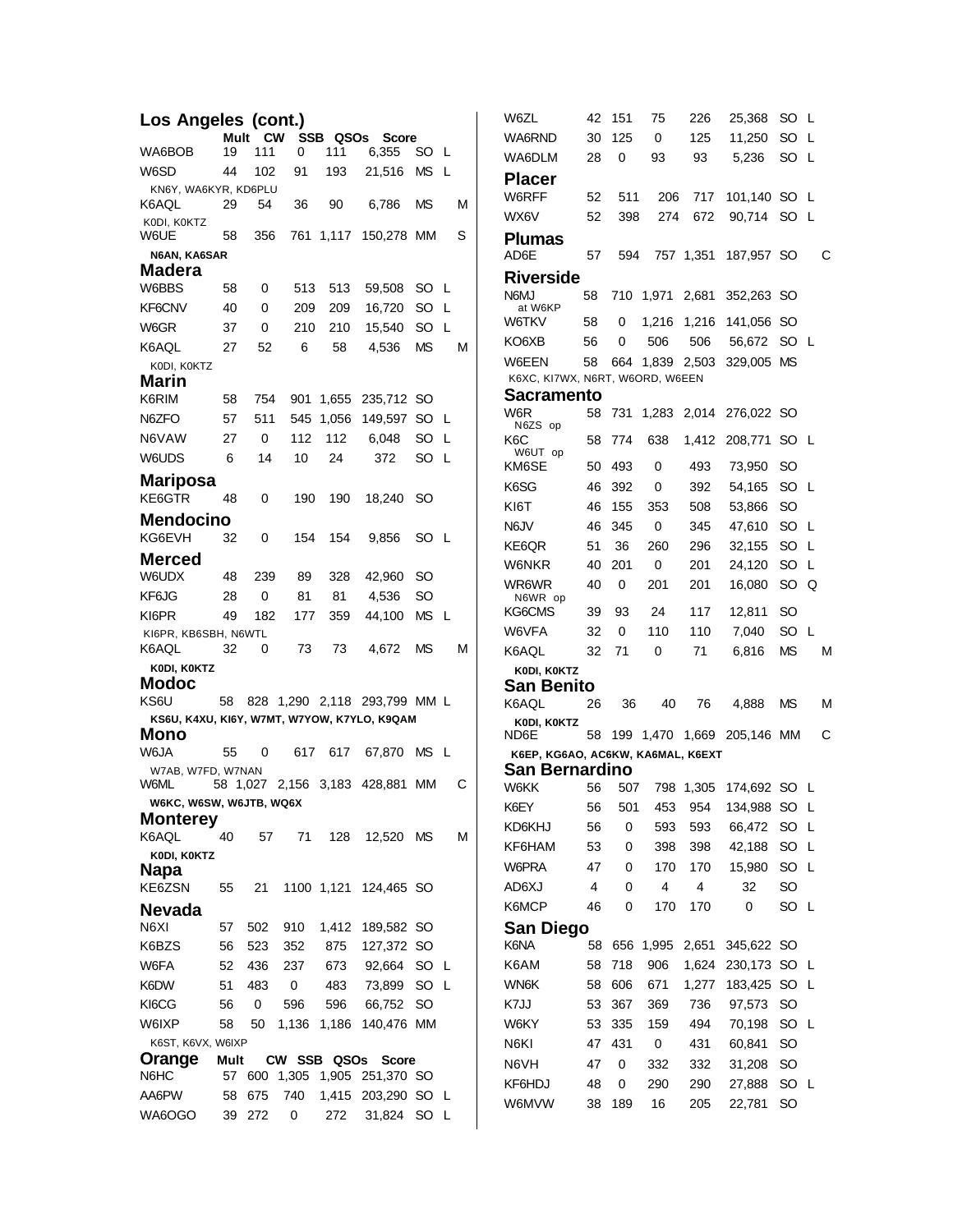AC6V 42 0 170 170 14,280 SO L KB9LGJ 33 109 1 110 10,857 SO Q AA6EE 30 112 0 112 10,080 SO L KF6NMA 18 0 19 19 684 SO L **San Francisco Mult CW SSB QSOs Score**<br>1 AD6TF 51 471 85 556 80.809 80,809 SO L KQ6NN 43 345 0 345 44,505 SO L KF6DLO 43 0 229 229 19,694 SO L M NC6P 34 0 169 169 11,492 SO L K6OWL 22 0 40 40 1,782 SO L **San Joaquin** NT6K 58 1 1,985 1,986 230,579 SO K6AQL 25 49 0 49 3,675 MS M **K0DI, K0KTZ San Luis Obispo** W6TK 58 621 1,404 2,025 271,005 SO WA5VGI 57 613 656 1,269 179,607 SO W6KFV 52 637 0 637 99,372 SO W6NS 56 0 671 671 75,208 SO L N6WS 8 3 7 10 184 SO K6AQL 28 30 20 50 3,640 MS M  **K0DI, K0KTZ San Mateo** N6NF 58 551 665 1,216 173,014 SO L W6ISO 58 20 544 564 66,729 SO N6DQ 47 114 155 269 30,714 SO L W6ISQ K7LXC op<br>K6MO 37 0 150 150 11,100 SO K6MO 29 40 72 112 7,656 SO L AD6GK 33 0 92 92 6,072 SO Q  **Santa Barbara** WA6FGV 54 437 265 702 99,414 SO L M NN6DX W<sub>1</sub>PR op 55 140 453 593 72,930 SO L  **Santa Clara** W6YX 58 726 1,482 2,208 298,381 SO S W6LD op AE6Y 57 759 1,169 1,928 263,140 SO N6TV 53 1,464 0 1,464 232,855 SO K6GT 58 484 949 1,433 194,445 SO NI6T 53 204 232 436 57,107 SO AA6W 46 217 100 317 39,146 SO AJ6V 49 101 138 239 27,391 SO N6NZ 37 0 166 166 12,284 SO L KG6DEX 29 0 57 57 3,335 SO L KG6AOR 19 0 27 27 1,026 SO L N2ALE 10 0 19 19 380 SO L K6AQL 34 38 19 57 5,168 MS M  **K0DI, K0KTZ Santa Cruz** K6XX 58 704 1,345 2,049 278,661 SO K6RB 56 558 569 1,127 157,528 SO AB6WM 56 285 705 990 126,840 SO

NR3Y 56 0 916 916 102,648 SO W6ZZZ 6 0 10 10 120 SO L **Shasta** KE6OUA 52 0 190 190 19,812 SO L WA6OZZ 53 0 329 329 34,874 MS L W6SUE, WA6OZZ K6AQL 19 33 6 39 2,109 MS M  **K0DI, K0KTZ Sierra** K6III 4 5 1 6 68 SO Q K6S 58 680 1,116 1,796 250,096 MM C  **N6DE, K6III, KQ6LQ, K6ENT Siskiyou** 55 0 460 460 50,655 SO **Solano Mult CW SSB QSOs Score** W6DI 53 0 509 509 54,007 SO L KA6SGT 26 9 64 73 4,056 SO Q K6AQL 23 25 8 33 2,093 MS M  **K0DI, K0KTZ Sonoma** 49 422 0 422 62,107 SO L KD6OTC 58 0 429 429 49,822 SO K6EAR 53 0 293 293 31,111 MS L  **KH6IDP, W2JAB, KE6VMZ, W6ISS, KF6ZCT, KF6SZA, KG6ABB, KG6ABA, KE6VGV, KF6ZCW, KG6AQT, KN6XO Stanislaus** W6XK 58 1 1,825 1,826 211,874 SO K6CSL 44 173 53 226 27,500 SO L K6AQL 21 20 16 36 1,932 MS M  **K0DI, K0KTZ Sutter** NA6E 47 0 196 196 18,424 SO L M K6R 40 61 56 117 11,800 MS C N6DW, K6RC, K6RJ K6AQL 32 85 0 85 8,160 MS M  **K0DI, K0KTZ Tehama** K6R 51 381 89 470 67,320 MS C N6DW, K6RC, K6RJ K6AQL 20 22 33 55 2,640 MS M  **K0DI, K0KTZ Trinity** W6PZ K6SRZ op 58 808 649 1,457 216,021 SO C **Tulare** N6YMM 55 0 692 692 76,120 SO WA6YEE 49 330 112 442 59,486 SO L W6BAR 16 0 21 21 672 SO L C K6AQL 29 39 23 62 4,727 MS M  **K0DI, K0KTZ Tuolumne** KI6PG 39 0 176 176 13,728 SO L N6UUG 58 0 1,707 1,707 198,070 MS **N6JS, N6UUG Ventura** WB6L 58 15 1,379 1,394 163,632 SO K0BGL/6 49 112 192 304 35,329 SO L